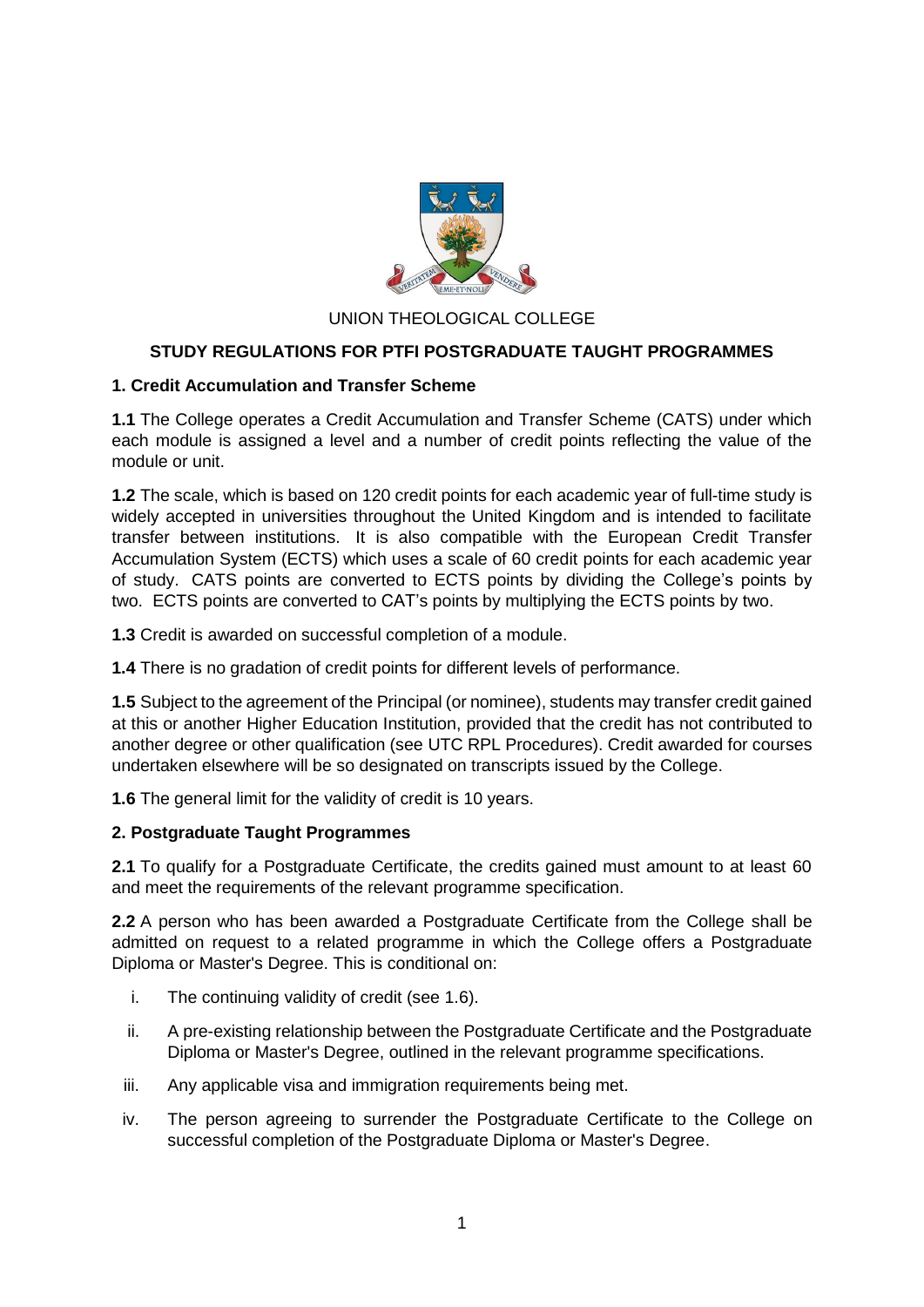v. Confirmation that the person has not previously been required to withdraw from the specific Postgraduate Diploma or Master's Degree programme.

**2.3** To qualify for a Postgraduate Diploma, the credits gained must amount to at least 120 and meet the requirements of the relevant programme specification.

**2.4** A person who has been awarded a Postgraduate Diploma from the College shall be admitted on request to a related programme in which the College offers a Master's Degree. This is conditional on:

- i. The continuing validity of credit (see 1.6).
- ii. A pre-existing relationship between the Postgraduate Diploma and the Master's Degree, outlined in the relevant programme specifications.
- iii. Any applicable visa and immigration requirements being met.
- iv. The person agreeing to surrender the Postgraduate Diploma to the College on successful completion of the Master's Degree, except in cases where continuing possession of the Postgraduate Diploma is a professional requirement.
- v. Confirmation that the person has not previously been required to withdraw from the specific Master's Degree programme.

**2.5** To qualify for a Master's Degree, the credits gained must amount to at least 180 and meet the requirements of the relevant programme specification.

### **3. Module Enrolment and Requirements**

**3.1** The Head of Academic Administration shall be responsible for putting in place the mechanisms for ensuring that all students are properly enrolled on the correct modules.

**3.2.** Heads of Department are responsible for ensuring that students are informed of the requirements for passing a module not later than the first lecture of the module. No change may be made to either the contents or assessment after this without the written permission of the Principal and a revised statement must then be issued to students.

**3.3** A prime role of Personal Tutors is to help students having difficulties with their courses to overcome these, if necessary by selecting different options or different programmes. Students experiencing any academic difficulty should consult their Adviser of Studies or Personal Tutor at an early stage.

**3.4** Choice of modules may be subject to the constraints of timetabling and module availability.

**3.5** Students may not change the modules for which they are enrolled without the formal written approval of their Personal Tutor. No such changes will be permitted after the second week of the relevant module, except where there are exceptional circumstances, in which case students may be permitted to take a replacement module in a subsequent semester if this is permitted in the relevant programme specification.

**3.6** All modules and programmes shall be subject to review in accordance with procedures laid down by the Faculty.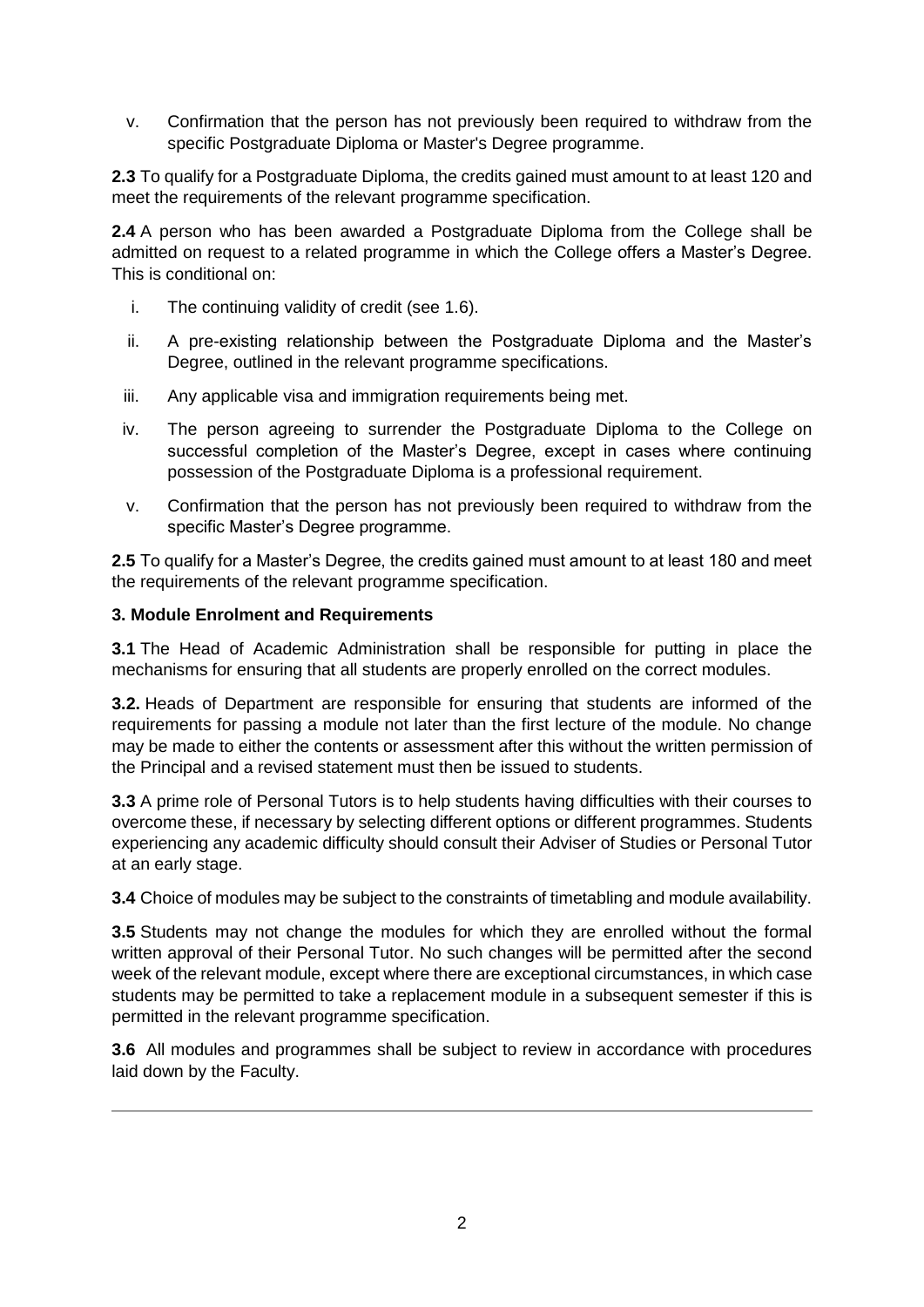## **4. Examinations and Assessment**

## **4.1 Procedures**

**4.1.1** Forms of assessment may take place at any point in the academic year.

**4.1.2** The decision on whether to attempt an assessment and the consequences of that decision shall remain the sole responsibility of each student.

## **4.2 Late Submission of Assessed Work**

**4.2.1** Assessed work, including dissertations, submitted after the deadline will be penalised at the rate of 5% of the total marks available for each working day late up to a maximum of five working days, after which a mark of zero shall be awarded, i.e., day one is 100% - 5%; day two is 100% -10%; day three is 100% - 15%, etc. Where the assessed work component accounts for a certain proportion of the module mark, the 5% penalty will apply to the assessed component mark only and not to the overall module mark.

**4.2.2** Exemptions shall be granted to 4.2.1 only if there are exceptional circumstances, and where the student has made a case in writing to the programme coordinator within three working days of the deadline for submission or where a concession has been agreed on the grounds of a student's disability. Extensions to deadlines shall be proportionate to the impact of the exceptional circumstances.

**4.2.3** If students require special arrangements to be made, e.g. on the grounds of disability, it is their responsibility to bring this to the attention of the College as early as possible.

## **5. Request for Concessions Based on Exceptional Circumstances**

**5.1** Exceptional circumstances for the purposes of assessment decisions are defined as unforeseen factors or factors outside the student's control which may adversely affect performance, such as illness during an examination.

**5.2** If a student has disclosed a fluctuating condition related to a disability and registered with the Disability Officer, they will have been given provision for flexible deadlines related to that condition and this should be dealt with under the Student Disability Policy and not under exceptional circumstances.

**5.3** If a student suffers from a disability or an ongoing medical condition, but has not registered with the Disability Officer, the College will not be aware of their condition, and a request for concession for exceptional circumstances will be required.

**5.4** Evidence of exceptional circumstances must be submitted to the College on the appropriate form within three working days of returning to study.

**5.5** If a student knows they are going to miss an assignment deadline because of exceptional circumstances, they should inform the Programme Coordinator in advance by telephone or email / letter of their enforced absence, either personally or, if this is not possible, via someone on their behalf.

**5.6** The Board of Examiners is not obliged to consider any medical certificate or evidence of exceptional circumstances presented after the published deadline. The exception to this is where a concession has been granted on the grounds of a student's disability.

**5.7** Evidence of exceptional circumstances and, where required, their impact on academic performance presented during the Assessment period will be considered by the Board of Examiners.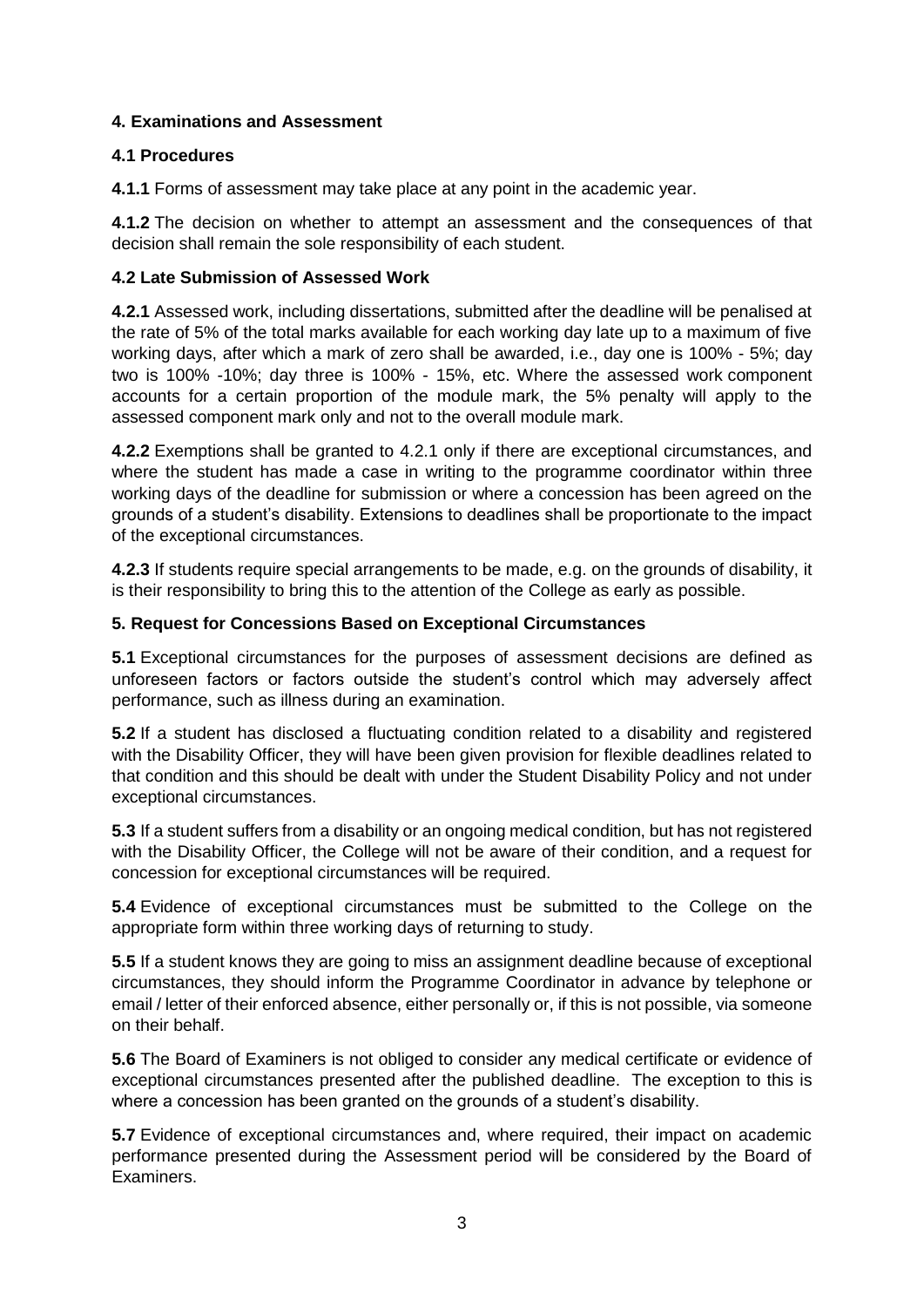**5.8** Evidence of exceptional circumstances and, where required, their impact on academic performance presented during the Teaching period, in relation to continuous assessment, will be considered by the Programme Coordinator where such consideration will facilitate a timely decision. Where a decision is required before the next scheduled meeting of the Board of Examiners, and to wait until the next meeting would mean a delay in the decision such that it would not be made in a timely manner, in such cases the evidence will be considered by the Head of Department and reported to the next meeting of the Committee.

**5.9** Extra marks shall not be awarded to compensate for exceptional circumstances.

## **6. Boards of Examiners**

## **6.1 Requirements**

**6.1.1** College examinations and assessments shall be conducted under the supervision and control of Boards of Examiners.

**6.1.2** The Principal shall be the Chairperson of the College Board of Examiners.

**6.1.3** The Secretary shall be the Head of Academic Administration (or nominee).

**6.1.4 Module Boards:** The Principal shall be responsible for ensuring that a Module Board of Examiners is established for each module taught by the College. The members shall be drawn from the academic staff teaching the subject.

The Module Board shall agree marks for the module. Boards shall include within their membership the external examiner(s) appointed by the Management Committee.

**6.1.5 College Board:** The Principal shall be responsible for ensuring that the College Board deals with every programme offered by the College. The College Board comprises members of the Presbyterian Theological Faculty, Ireland (PTFI), the awarding body. The College Board shall include at least one external examiner from each programme. The College Board shall confirm module results and be responsible for dealing with student progress and award.

## **6.2 Appointment of Examiners**

**6.2.1 Internal Examiners:** Internal examiners are drawn from the academic staff teaching the subject.

**6.2.2 External Examiners:** External examiners shall be appointed by the Management Committee on recommendation of the Teaching and Learning Panel. External Examiner nominations must be submitted by the Department to the College Office on the approved nomination form. The Head of Department must sign the approved nomination form before it will be accepted by the Teaching and Learning Panel.

External examiners shall be appointed for a term of four years, with an exceptional extension of one year to ensure continuity. External examiners who retire from employment during their term of office can continue until the end of their period of appointment. Appointment will not extend beyond three years after retirement.

A person who has completed service as an external examiner may not be re-appointed as an external examiner until five years have elapsed since the end of their period of service. Former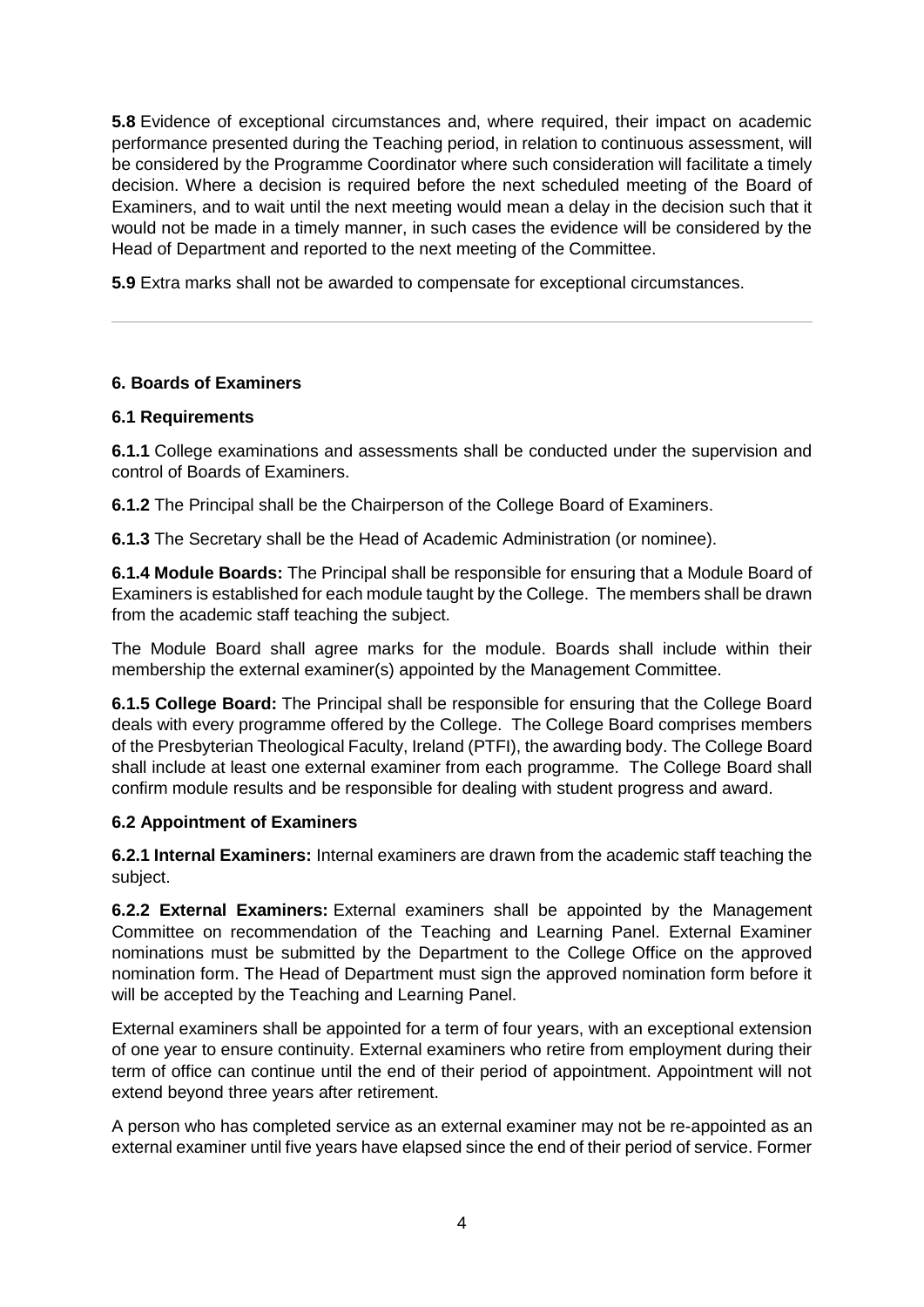members of staff may not be appointed as external examiners until five years have elapsed since the termination of their appointment at the College.

**6.2.3 Special Internal Examiners:** Where internal examiners leave the College before the examinations for which they were appointed take place, they may be appointed as special internal examiners in addition to the normal internal and external examiners.

**6.2.4 Conflicts of Interest:** Where an examiner has a link with a student which might influence their judgement, they shall inform the Chairperson of the Board of Examiners, who shall decide whether the examiner shall be involved in the assessment of that student.

## **6.3 Procedures of Boards of Examiners**

**6.3.1** The Chairperson of the Board of Examiners shall be responsible for ensuring that the approved procedures and regulations are followed by the Board and that the correct marks are published by the College.

**6.3.2** The Secretary of the Board shall be responsible for keeping a record of all decisions and the reasoning behind them.

**6.3.3** The minutes of all meetings of the Board of Examiners shall be retained by the College Office.

**6.3.4** External examiners must annually attend the Board of Examiners meeting at which award decisions are taken.

**6.3.5** In cases where external examiners are not present, they must be fully consulted by post, telephone or video-conferencing. It shall be the responsibility of the Chairperson of the Board of Examiners to ensure that the views of the other external examiners are presented to the Board.

**6.3.6** If the opinion of the Board of Examiners is equally divided, the Chairperson of the Board shall have the final casting vote (in addition to the Chairperson's original vote as a member of the Board of Examiners). In all other cases it will be the majority decision of the members present of the Board of Examiners that will be upheld.

**6.3.7** Where, in exceptional cases, issues of timing of student matters affect the decisionmaking capacity of a Board of Examiners, the Chair will be granted the power to make any subsequent decision.

### **6.4 Awarding Credit and Resit Requirements**

**6.4.1** Decisions regarding the award of credit shall be taken by the relevant Board of Examiners by applying these regulations.

**6.4.2** Assessed components of modules shall be marked to an integer on a scale of 0-100. For quantitative assessments, this may be any integer on the scale. For qualitative assessments, this must be a discrete point on the conceptual equivalents scale. (see Appendix A) A component is any piece of work which receives a mark.

**6.4.3** To be awarded a pass for a module, students must achieve a satisfactory performance in all the module's specified compulsory components as well as achieving an overall pass mark for that module (see 8.1.1).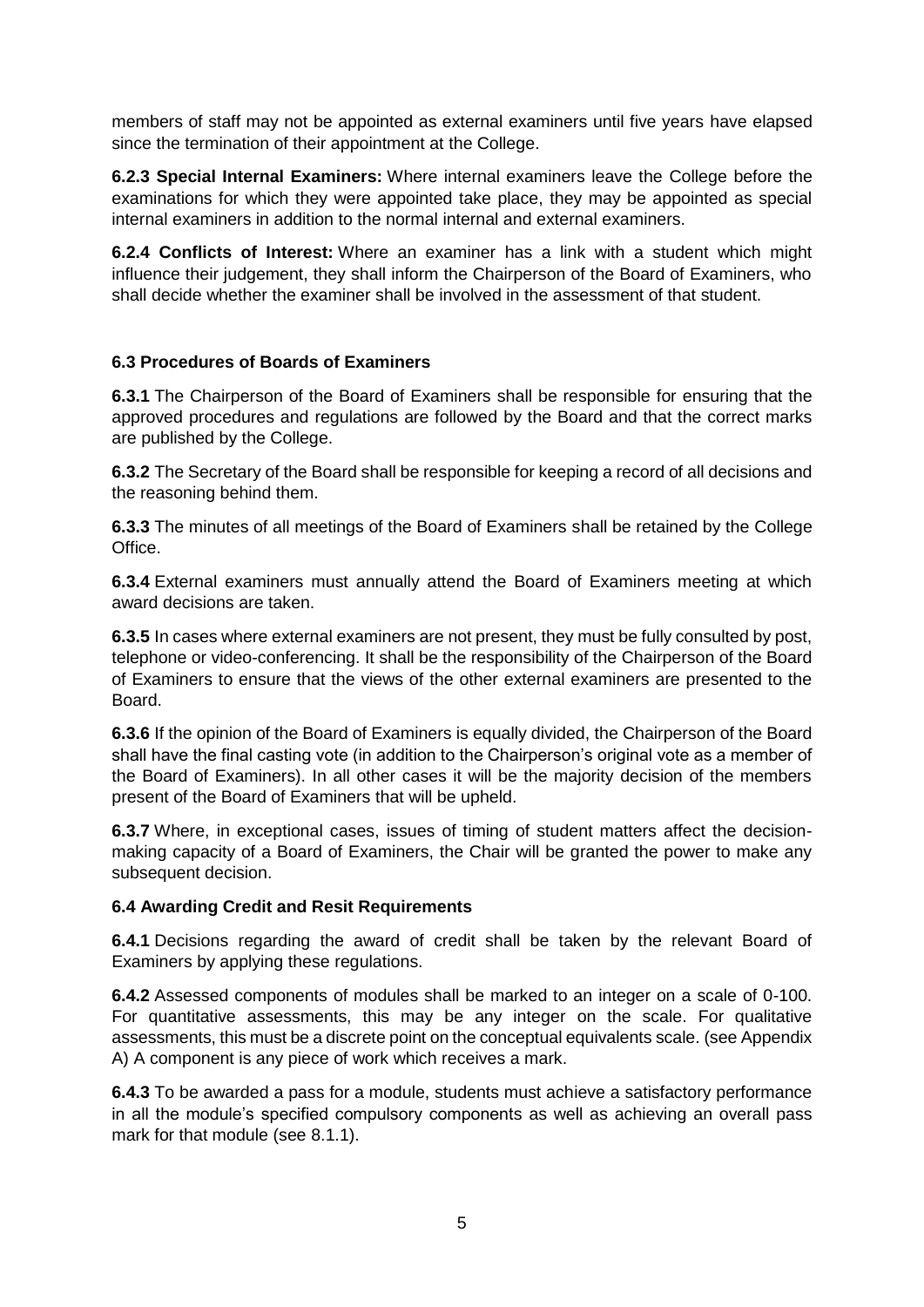**6.4.4** Where a student has attained an overall pass mark for a module but has not achieved a satisfactory performance in all the specified compulsory components, the result will be recorded as incomplete. If the student completes the specified compulsory components satisfactorily by the end of the next academic year, or at such earlier date as specified by the Board of Examiners, the result will then be recorded as a Pass without altering the original mark, otherwise the result will be recorded as Fail with a mark equal to pass mark less 1. This will be treated as a second attempt.

**6.4.5** Where a student has not attained an overall pass mark for a module but has met the required standard in one or more of the compulsory components, the student must repeat those components which have not met the required standard in order to complete and pass the module. The maximum mark will be the pass mark. The actual mark obtained will be recorded in the transcript.

**6.4.6** Students may be permitted to retake failed modules, subject to programme regulations and regulation 6.4.14 below.

**6.4.7** Where a student has failed to pass a module they may resit, or exceptionally take as a first sitting, an assessment which contributes to the requirements for passing the module, at or before the designated resit period before the end of the academic year.

**6.4.8** Where there is more than one component of assessment for a module, regulations 6.4.4- 6.4.5 provides the framework for identifying which assessments students should be permitted and required to undertake.

**6.4.9** When a failed component of assessment is to be retaken, students may be permitted to undertake an alternative form of assessment in lieu of the failed component, but only if the alternative assessment examines the specific learning outcomes associated with the failed component.

**6.4.10** Students will not be permitted to re-sit, or take as a first sit, modules which they have passed.

**6.4.11** Students will not be permitted to take additional modules to substitute for modules already passed.

**6.4.12** When a module is retaken, the maximum mark for that module will be the pass mark. The actual mark obtained will be recorded on the transcript.

**6.4.13** If a module is no longer being offered, students will have to take a substitute module at the same level as the original module. For modules substituted in this way, or where the student chooses to take another module in place of a failed module, the maximum mark will be the pass mark. The actual mark obtained will be recorded on the transcript. The substituted module must be identified as such at enrolment.

**6.4.14** Students who have failed a module twice (one first sit and one re-sit in one academic year) must meet with their Personal Tutor and normally will not be permitted to repeat that module again.

**6.4.15** Persistent failures may lead to the student being required to withdraw from the College.

Note: A resit is a supplementary examination/ assessment to be taken by students who have not been successful in a previous attempt.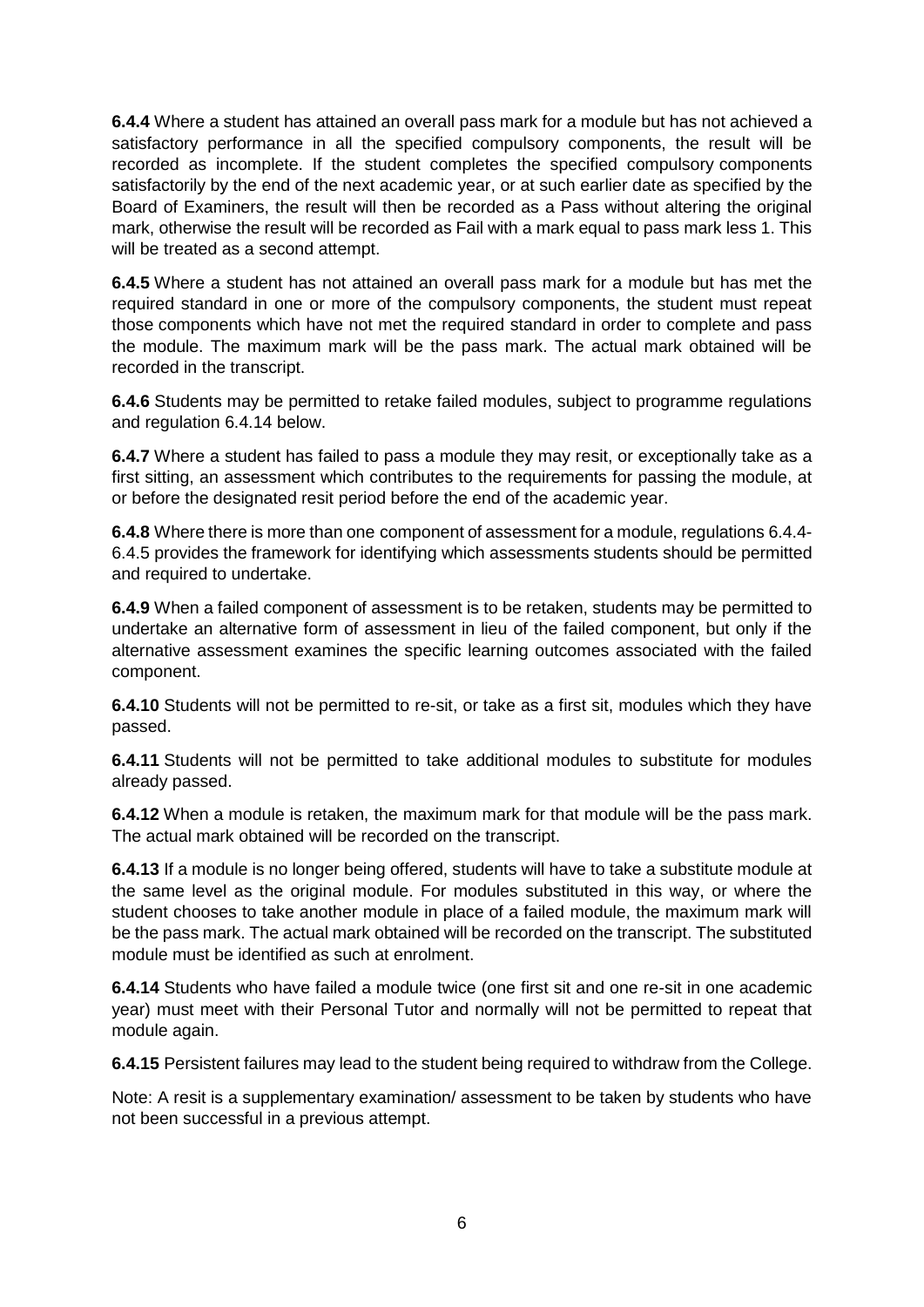### **6.5 Release of Module Marks to Students**

**6.5.1** The only module marks to be released to a student are those which have been agreed by the College Board of Examiners and signed by the Chairperson and Secretary and where applicable the external examiner(s).

**6.5.2** The formal mechanism for providing marks to individual students shall be through the College Office.

**6.5.3** Marks will be released to third parties only with the permission of the student.

#### **6.6 Decisions on Student Progress and Award**

Decisions regarding student progress and award shall be made by the College Board of Examiners.

#### **6.7 The Board of Examiners: Exceptional Circumstances**

**6.7.1** Where a student is prevented by illness or other sufficient cause from taking or completing any assessed component of a module including any practical, written or oral examination, the Board of Examiners should either:

- a. In cases where the student has attempted the assessed components but failed the module:
	- i. Require the student to resubmit failed coursework within a set time limit as a first attempt.
	- ii. Permit the student to repeat a failed examination as a first attempt.
	- iii. Permit the student to retake the failed module as a first attempt.
- b. In cases where a student is prevented by illness or other sufficient cause from taking or completing any assessed component of a module:
	- i. Require the student to take the assessment at the next available opportunity or to take a special assessment for full marks.
	- ii. Reviews the student's overall academic profile and considers awarding a pass for the module, or, if the Board of Examiners so decides, require the student to undertake a further special assessment for classification purposes.

**6.7.2** Where a pass is awarded, under regulation 6.7.1 b.ii the Board may either:

- i. Calculate the overall mark for the award on the basis of the remaining modules; or
- ii. Calculate a mark for that module based on the average of the remaining modules.

The number of modules awarded a pass under regulation 6.7.1 b.ii shall be at the discretion of the Board of Examiners, but in any event shall not be more than one sixth of the marks contributing to the overall mark for the award.

**6.7.3** The powers of Boards of Examiners to apply these procedures shall cease when the degree results have been confirmed, except:

i. Where a student's disability or illness has prevented them being subjected to a further written or practical test by the time the pass list is confirmed the examiners may append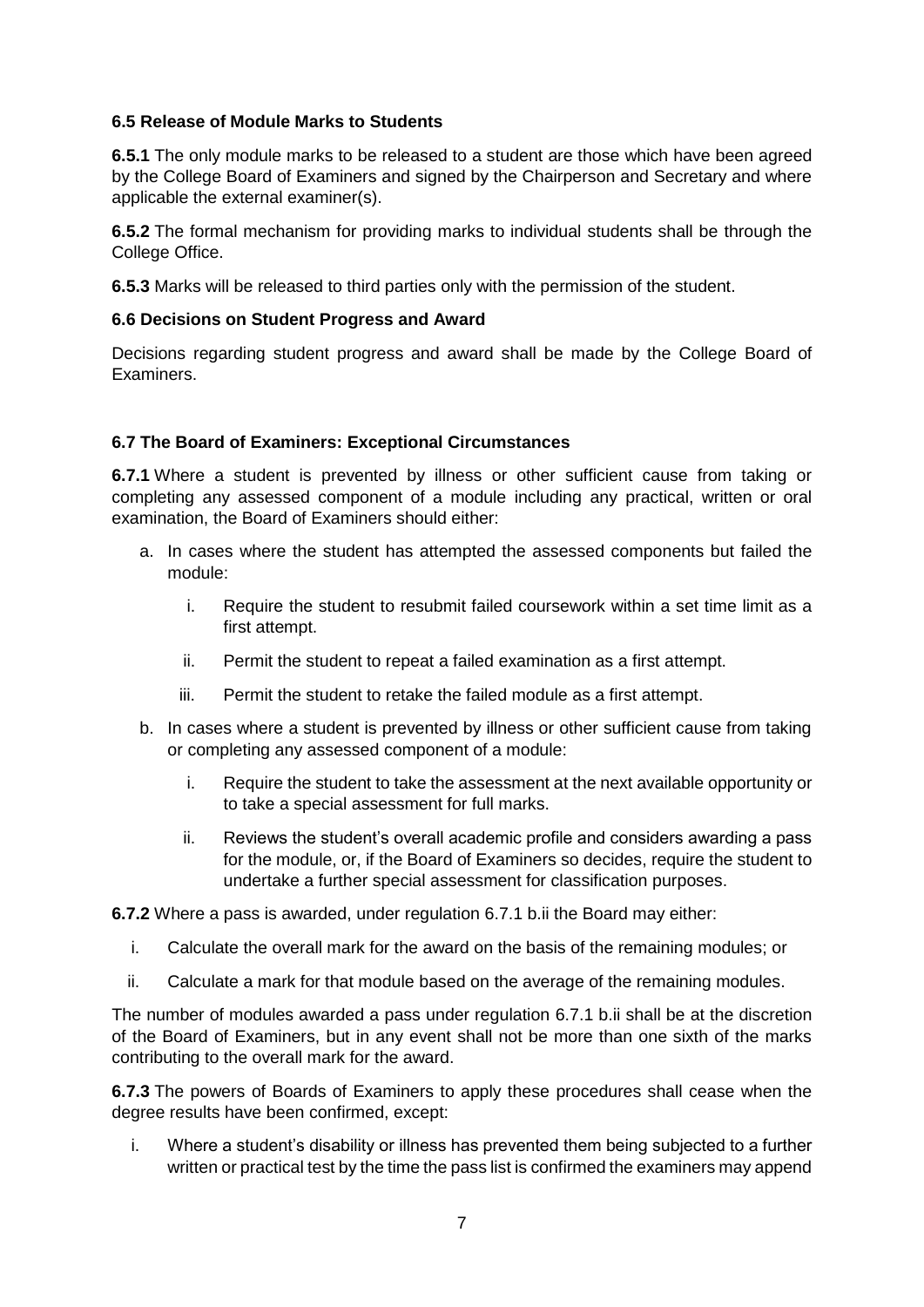to the record list a statement, 'The result in the case of … will be determined after further examination'. The student may thereafter be examined and a result confirmed up to and including 30 September following; or

ii. Where a student has appealed the decision of the Board of Examiners under the Academic Appeal Procedure.

## **7. Student Support Meetings**

**7.1** Where a student has not met the requirements to progress, or is required to withdraw, the College will call the student to a Student Support Meeting within 10 working days of the deadline for the publication of results.

**7.2** The College may also call students about whom they have a general concern following the publication of results.

**7.3** The purpose of the meeting is to explain the academic progress decision to the student and ensure that appropriate support is in place.

**7.4** Student Support Meetings must include at least two members of senior College staff who are appropriately qualified to advise students on their progress.

**7.5** Where possible, the College should ensure a gender balance in the membership of the meeting.

**7.6** Student Support Meetings have no decision-making authority regarding a student's progress and cannot consider evidence of exceptional circumstances which students present at the meeting. Students presenting evidence of exceptional circumstances at this point should only be advised by the Support Meeting to appeal through the College's Academic Appeals Procedures if the evidence is new and could not have been presented to the Board of Examiners.

**7.7** All advice given to the student at the meeting should be recorded in the minutes.

### **8. Mark Scales and Awards**

**Note:** Conceptual Equivalents Scale at Appendix A

**8.1.1** The pass mark for taught postgraduate modules is 50%:

**8.1.2** The programme mark shall be calculated from the weighted average of the module marks, and shall be rounded to an integer.

**8.1.3** The Postgraduate Certificate and Postgraduate Diploma shall be awarded as exit points only. Where the credit accumulated exceeds the requisite amount for the exit award being conferred, only the credits with the highest marks that make up the required amount shall be selected to calculate the overall average.

**8.1.4** For Postgraduate Certificate, Postgraduate Diploma and Master's Degree results there is a common mark scale as follows:

70+ Pass with distinction\*

60+ Pass with merit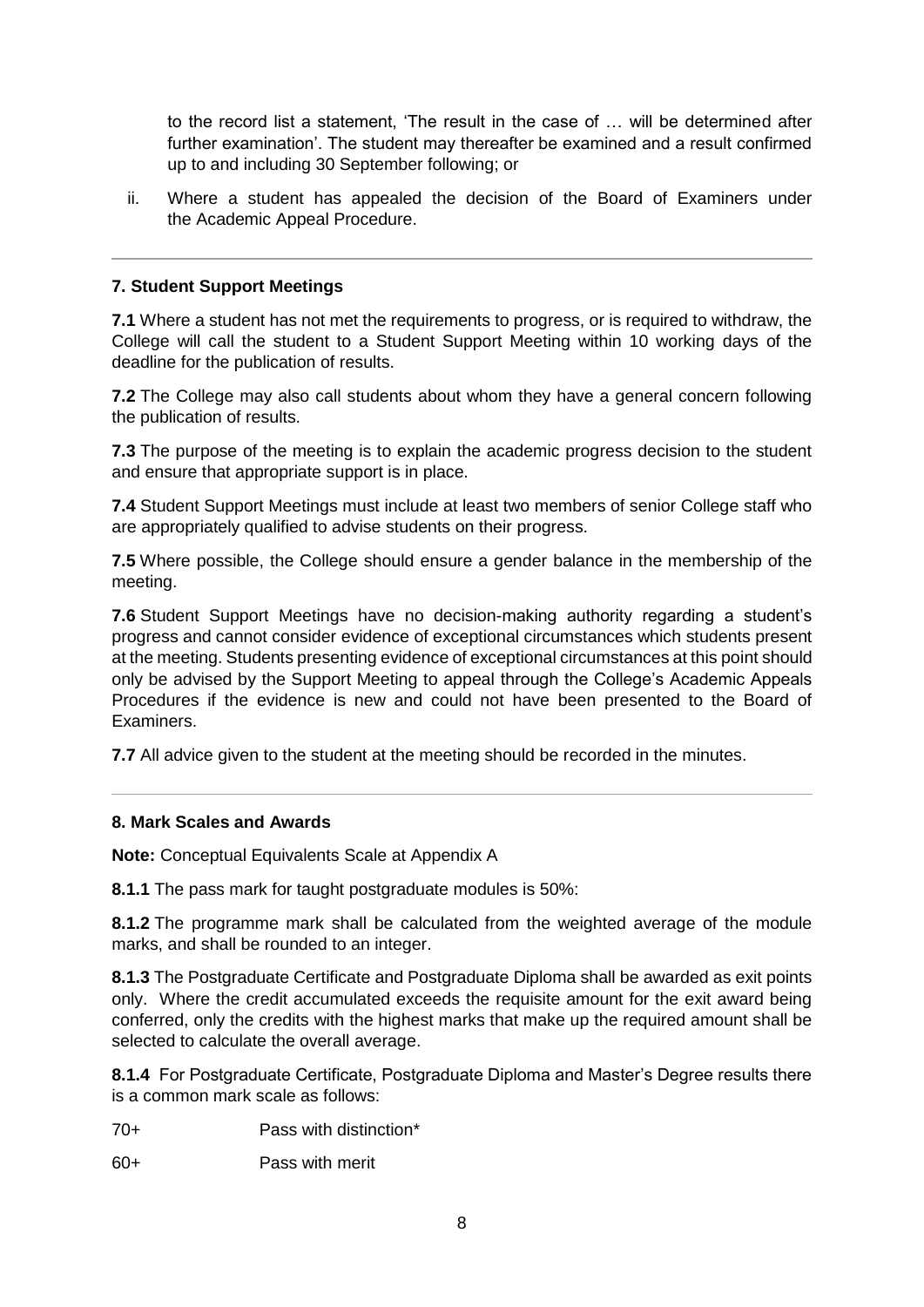50+ Pass

Below 50 Fail

\*A student qualifies with distinction in the Master's degree if the overall average of the taught modules is at least 70%, with a mark of at least 70 in the Master's project/dissertation.

## **9. Publication of Examination Results**

**9.1** The appropriate forms shall be signed by the Chairperson and the Secretary and, where applicable, by the external examiner(s) and retained by the College Office. Individual result sheets shall be signed by the Chairperson or Secretary.

**9.2** The results of the degree examinations shall be confirmed by the College Board of Examiners and published by the College Office.

**9.3** Any changes to published marks must be approved by the Principal.

## **10. Posthumous Awards**

Where a student dies before the degree or diploma for which they are studying has been conferred, the following will apply:

- i. Where the student has fulfilled all the course requirements, has completed all the formal examinations and has qualified for the award of the degree or diploma, the College shall confer the degree or diploma subject to the consent of the next-of-kin;
- ii. Where the student dies at an earlier stage in the course than defined in i. the Board of Examiners shall not recommend the award of a degree or diploma, but shall confirm the results of any module or part of the course which the student has completed.

## **11. Appeal Against a Decision of a Board of Examiners**

For appeal against a decision of the College Board of Examiners on progression, assessment and awards, see the Academic Appeals Procedures.

### **12. Revocation of Awards**

In accordance with the Charter the authority to revoke a degree or other award of the College rests with the PTFI, following a recommendation by the Faculty.